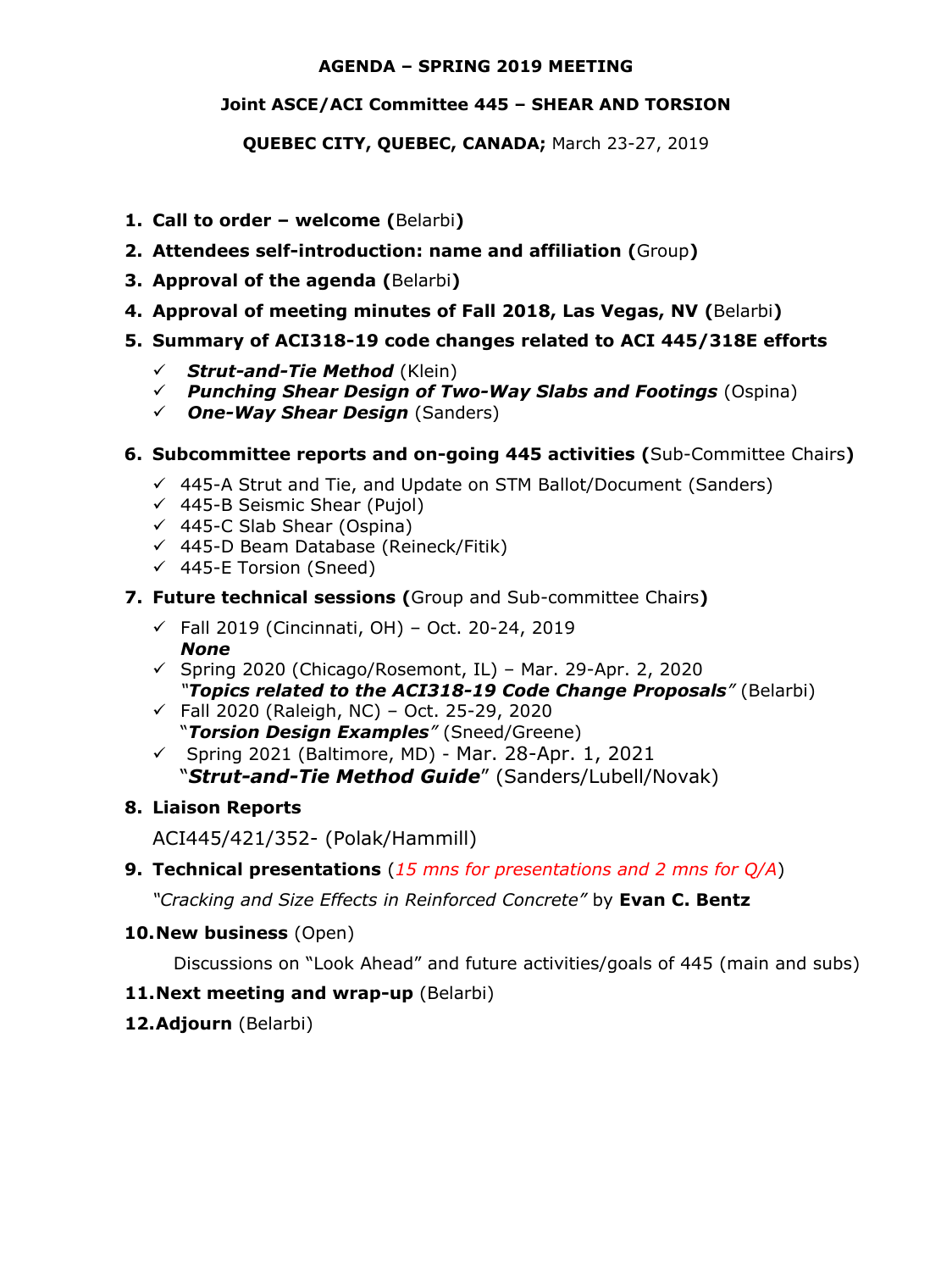# **445 - Shear and Torsion--Joint ACI-ASCE**

## **Committee Mission**:

Develop and report information on the analysis and design of concrete members subjected to shear and/or torsion in combination with bending and axial force, including prestressing.

- 1. Assist 318-affiliated committees and subcommittees to address lifesafety issues and to make other improvements in the ACI 318 Building **Code**
- 2. Develop a committee document that provides guidance for the use of the strut-and-tie method as a full member design procedure
- 3. Complete the review and distribution of a database of punching shear test data; Assess shortcomings in current punching shear provisions and provide evaluation of improved approaches
- 4. Merge the beam shear database efforts of members of 445 for the development and distribution of complete (collection) databases for researchers and of reduced size (selected) databases for use in the evaluation of design code provisions
- 5. Support ACI 318 affiliated committees to develop improved two-way and one-way shear design provisions
- 6. Develop a new 445 committee document on torsion that presents design examples for challenging torsion design and assessment problems
- 7. Work with ACI committee 446 in examining the roles of fracture and non-fracture bases for design provisions
- 8. Work even more closely with other national and international agencies to advance the state-of-the-art
- 9. Sponsor sessions focused on the dissemination of committee work.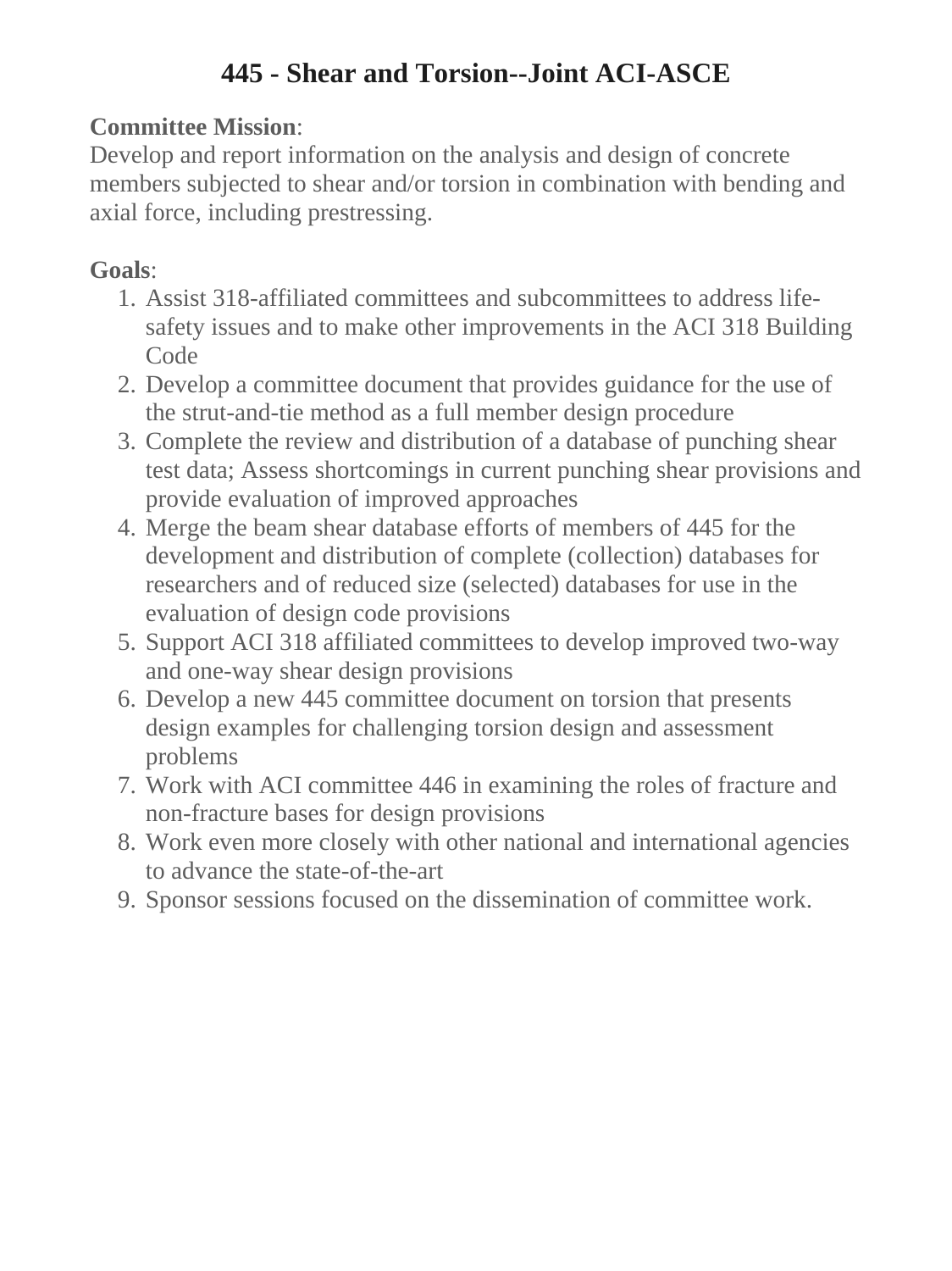# **445-0A - Shear & Torsion - Strut & Tie**

## **Committee Mission**

Develop and report information on Strut-and-Tie Models.

- 1. Develop "STM Guidelines Document for 318"
- 2. Develop Change Proposals for Consideration of 318E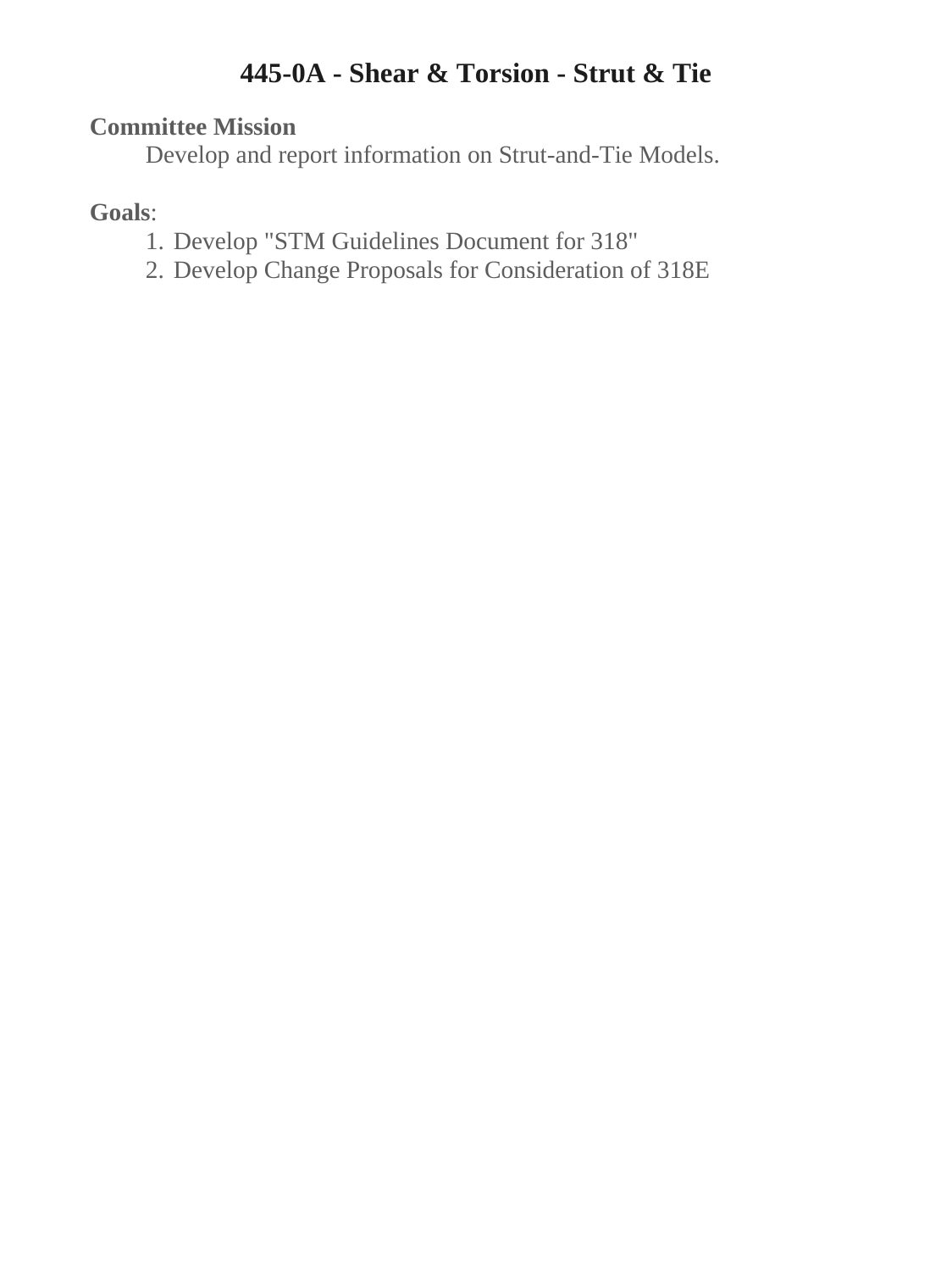## **445-0B - Shear & Torsion - Seismic Shear**

## **Committee Mission**:

Determine the extent to which provisions for design primarily against shear failure need to be modified for cyclic loads

- 1. Compile and vet data on the response of walls for the NEES shearwall database
- 2. Identify models currently available to estimate
	- i. stiffness
	- ii. shear strength of walls and columns and compare to wall and column databases
- 3. Evaluate current provisions for shear failure for members subjected to cyclic loads based on results of Goal 2
- 4. Propose methods to estimate drift capacity of walls and columns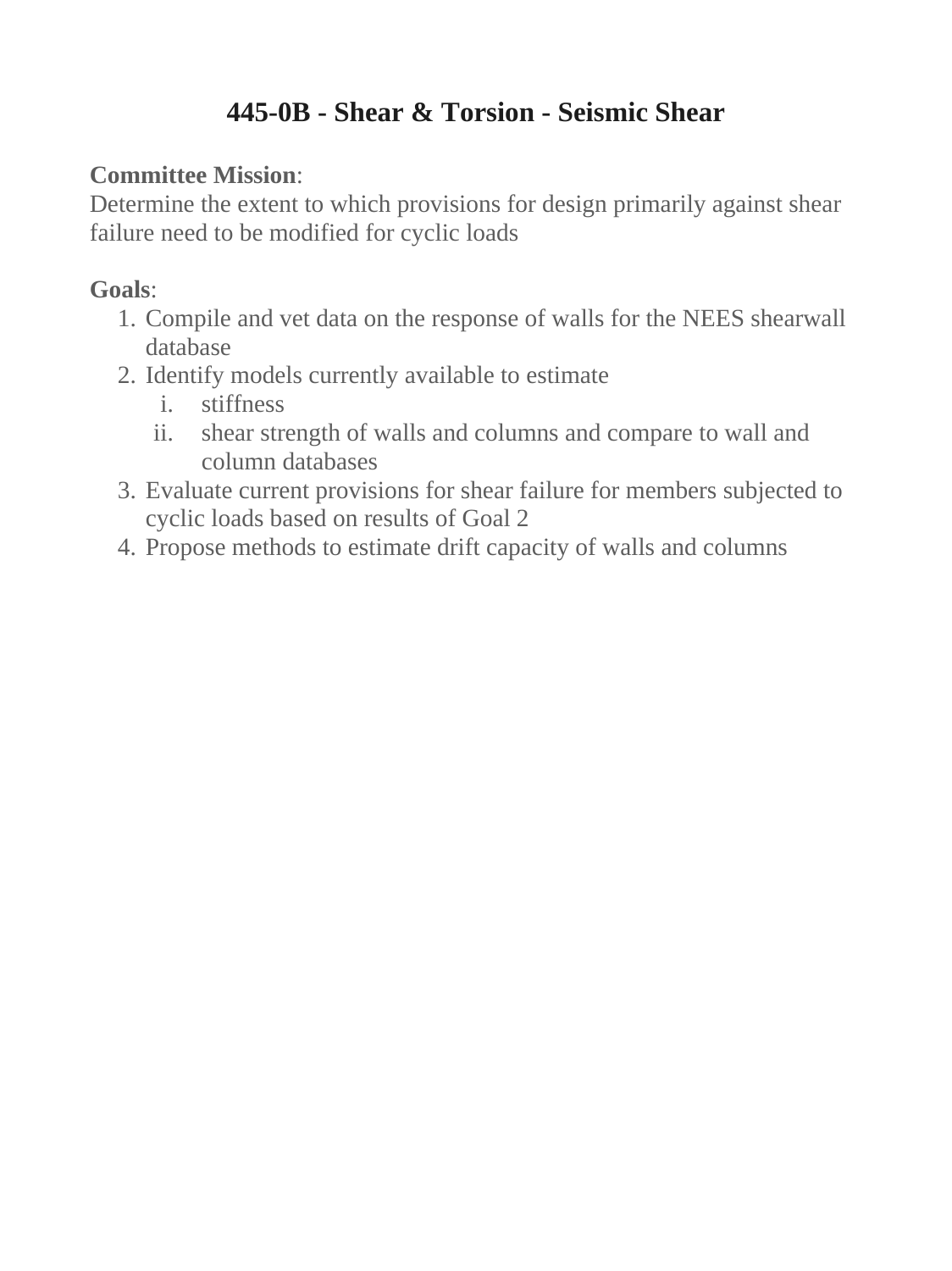# **445-0C - Shear & Torsion - Punching Shear**

## **Committee Mission**

Support 445 in activities related to punching shear and facilitate discussions on punching shear and punching shear code change proposals

- 1. Develop punching databanks
- 2. Organize an international session jointly with fib
- 3. Publication of an SP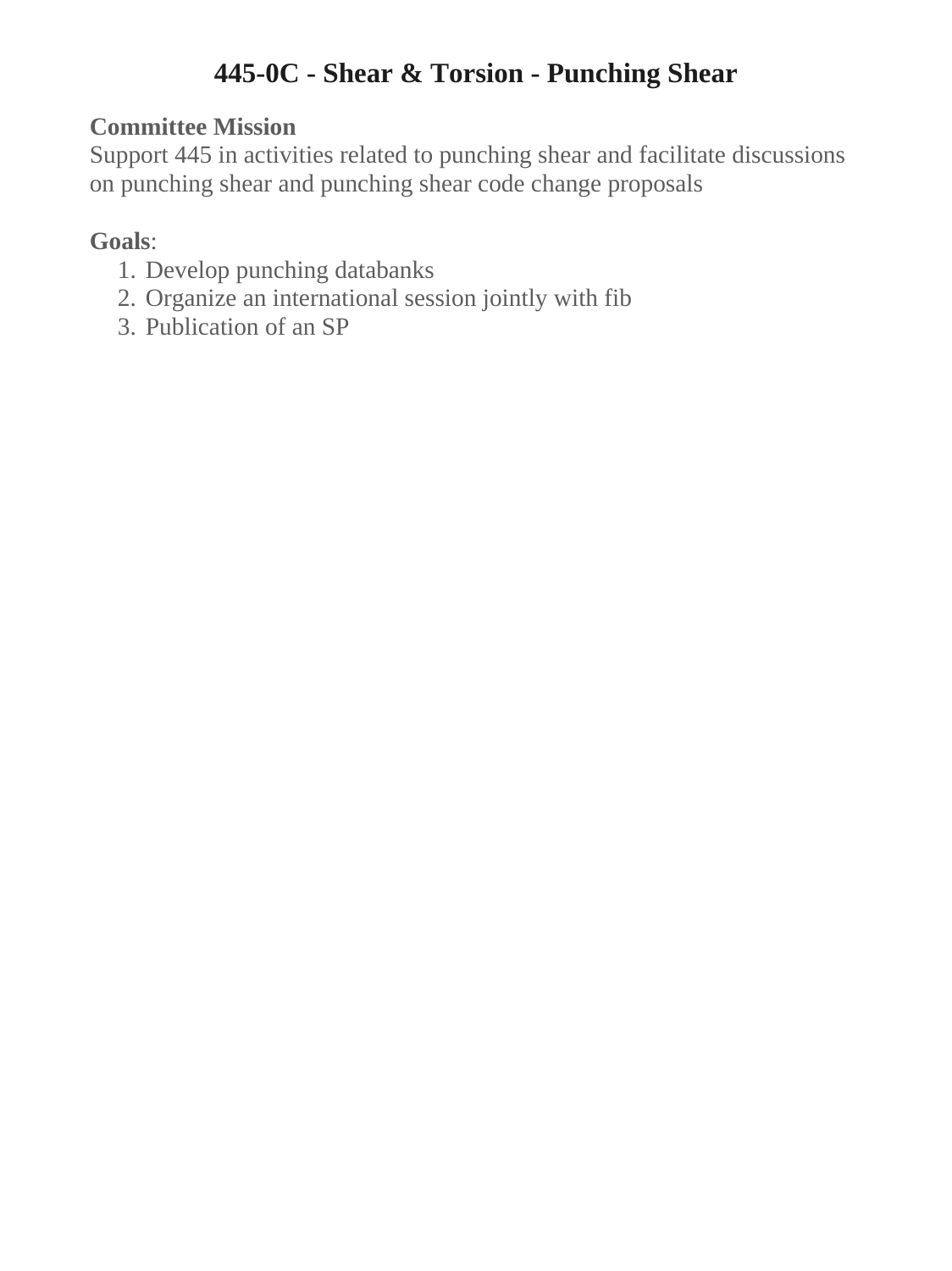# **445-0D - Shear & Torsion - Shear Databases**

## **Committee Mission**:

Develop databases of shear tests on structural concrete members for research and code development purposes

- 1. Maintain and update existing databases
- 2. Develop databases for PC beams with and without stirrups
- 3. Develop databases for
	- i. non-slender RC beams w & w/o stirrups
	- ii. deep beams with vertical and horizontal reinforcement
	- iii. RC beams with axial loads  $w \& w/o$  stirrups
	- iv. lightweight RC and PC beams w & w/o stirrups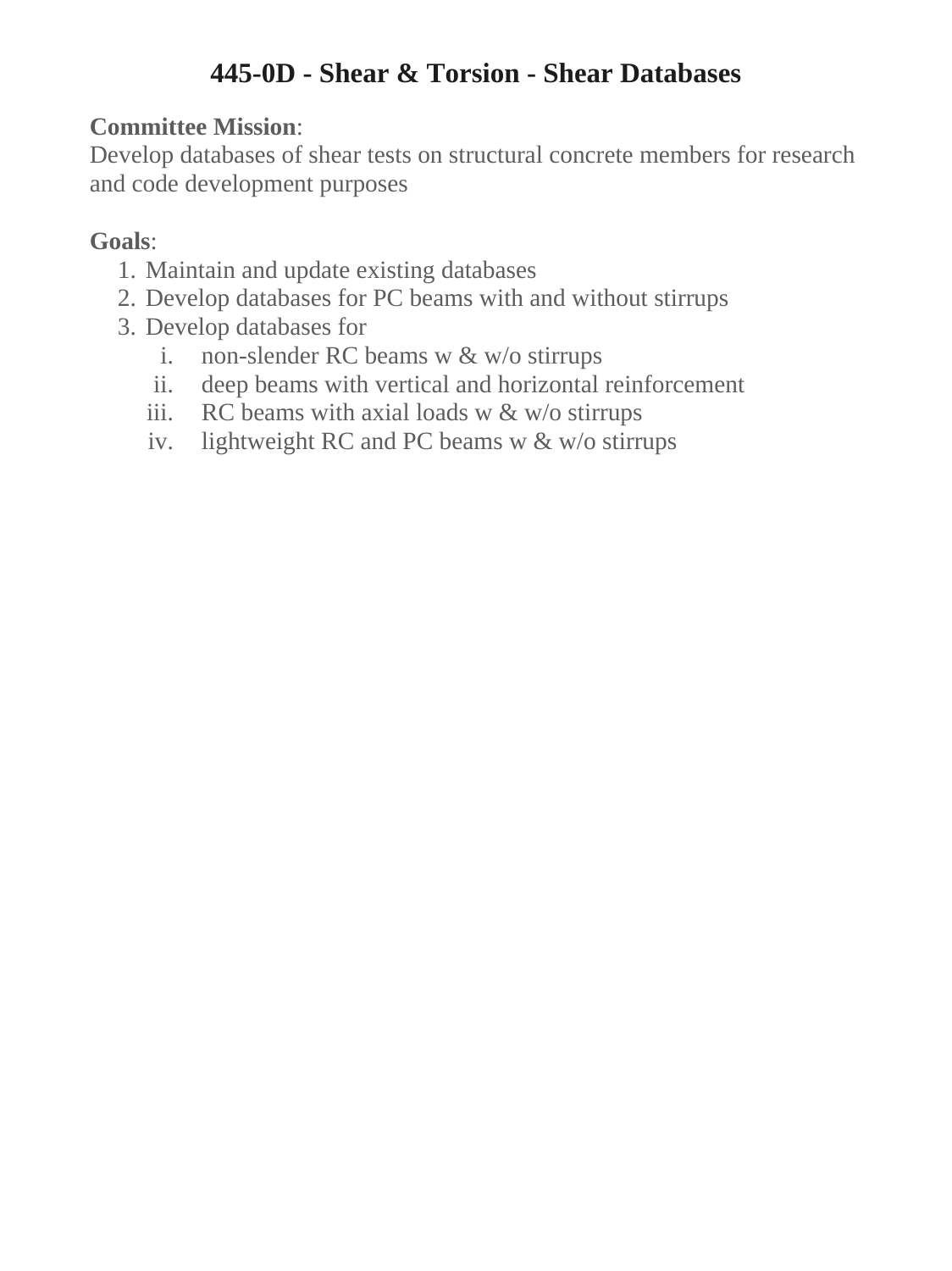## **445-0E - Shear & Torsion – Torsion**

### **Committee Mission**:

Develop and report information on the analysis and design of concrete member subjected to torsion in combination with shear, bending, and axial force, including prestressing

## **Goals**: 1)

- 1. Develop a collection of additional examples of torsion in structural concrete
- 2. Support 445 and 318-E on issues involving torsion
- 3. Maintain report on Torsion in Structural Concrete (445.R-12)